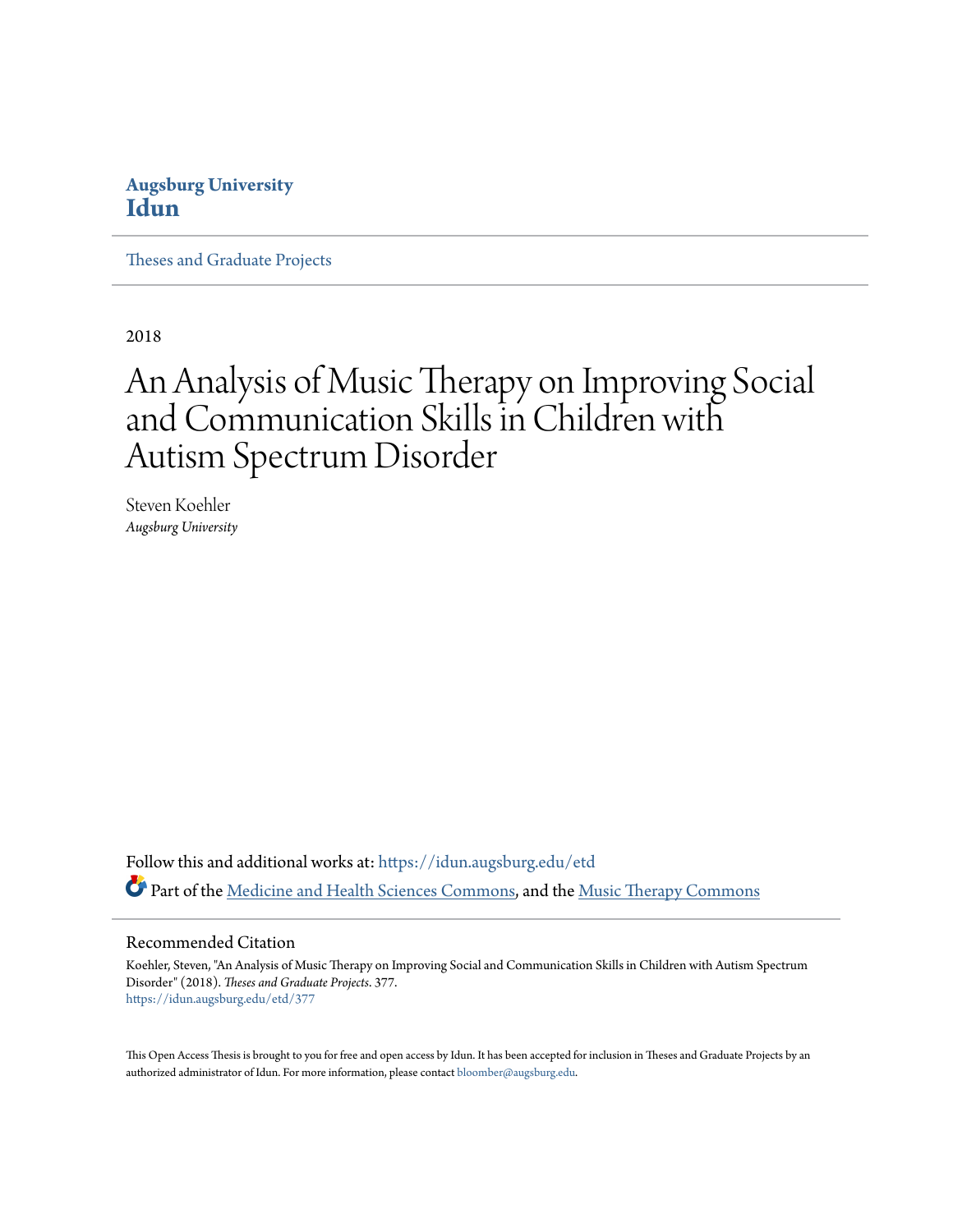An Analysis of Music Therapy on Improving Social and Communication Skills in Children with

Autism Spectrum Disorder

By: Steven Koehler

Advisor: Professor Bester

Paper Submitted in Partial Fulfillment

Of the Requirements for the Degree

Of Master of Science

Physician Assistant Studies

Augsburg College

08/04/2017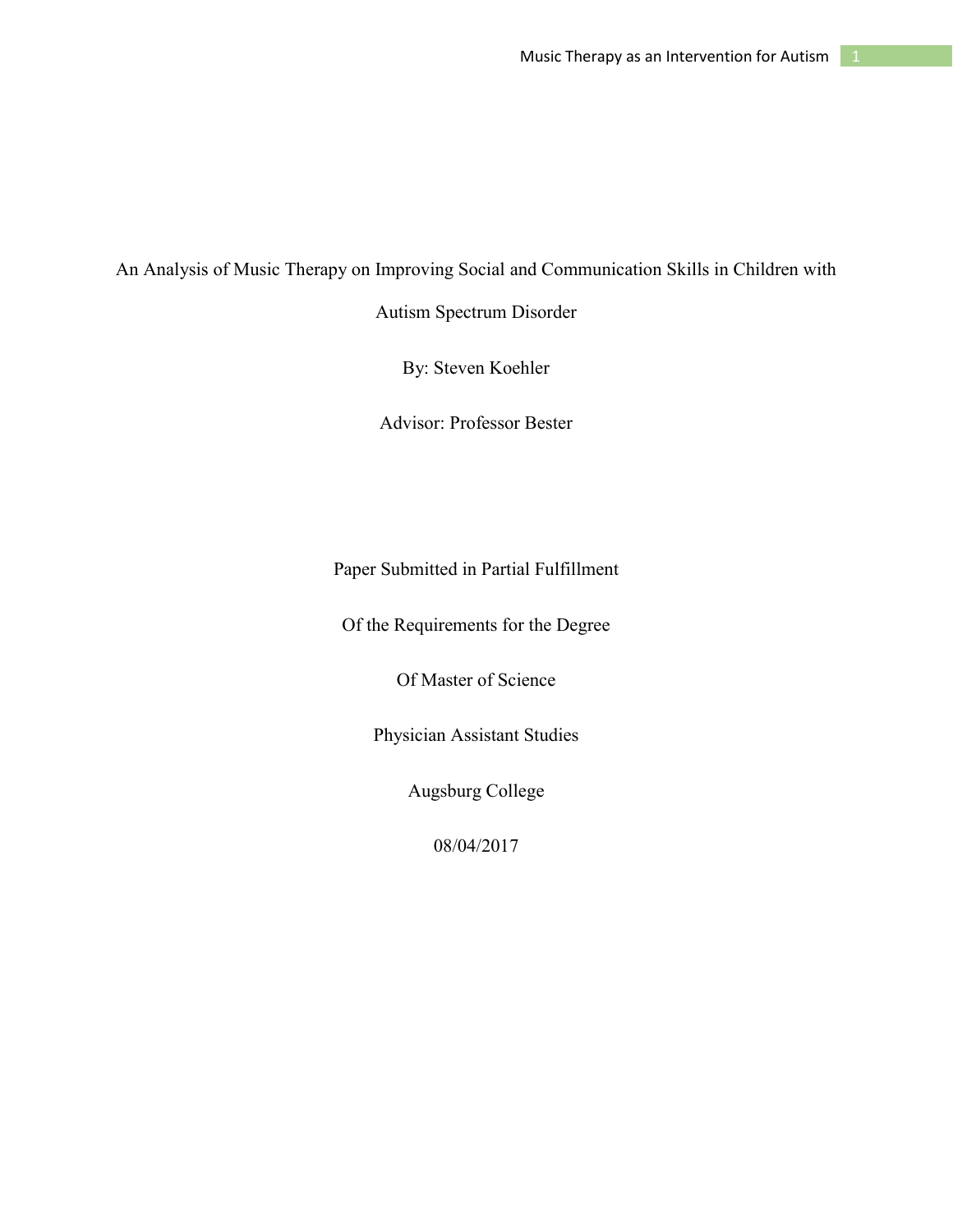# **Table of Contents**

|                                                               | 3  |
|---------------------------------------------------------------|----|
|                                                               | 3  |
|                                                               | 3  |
|                                                               | 4  |
|                                                               | 4  |
|                                                               | 5  |
| Music Therapy Intervention Used to Improve Social Skills      | 5  |
| Music Therapy Intervention Used to Improve Communication      | 7  |
| Length of Music Therapy Effects on Improving Communication    | 8  |
| Type of Music Used to Benefit Social and Communication Skills | 8  |
|                                                               | 9  |
|                                                               | 10 |
|                                                               | 12 |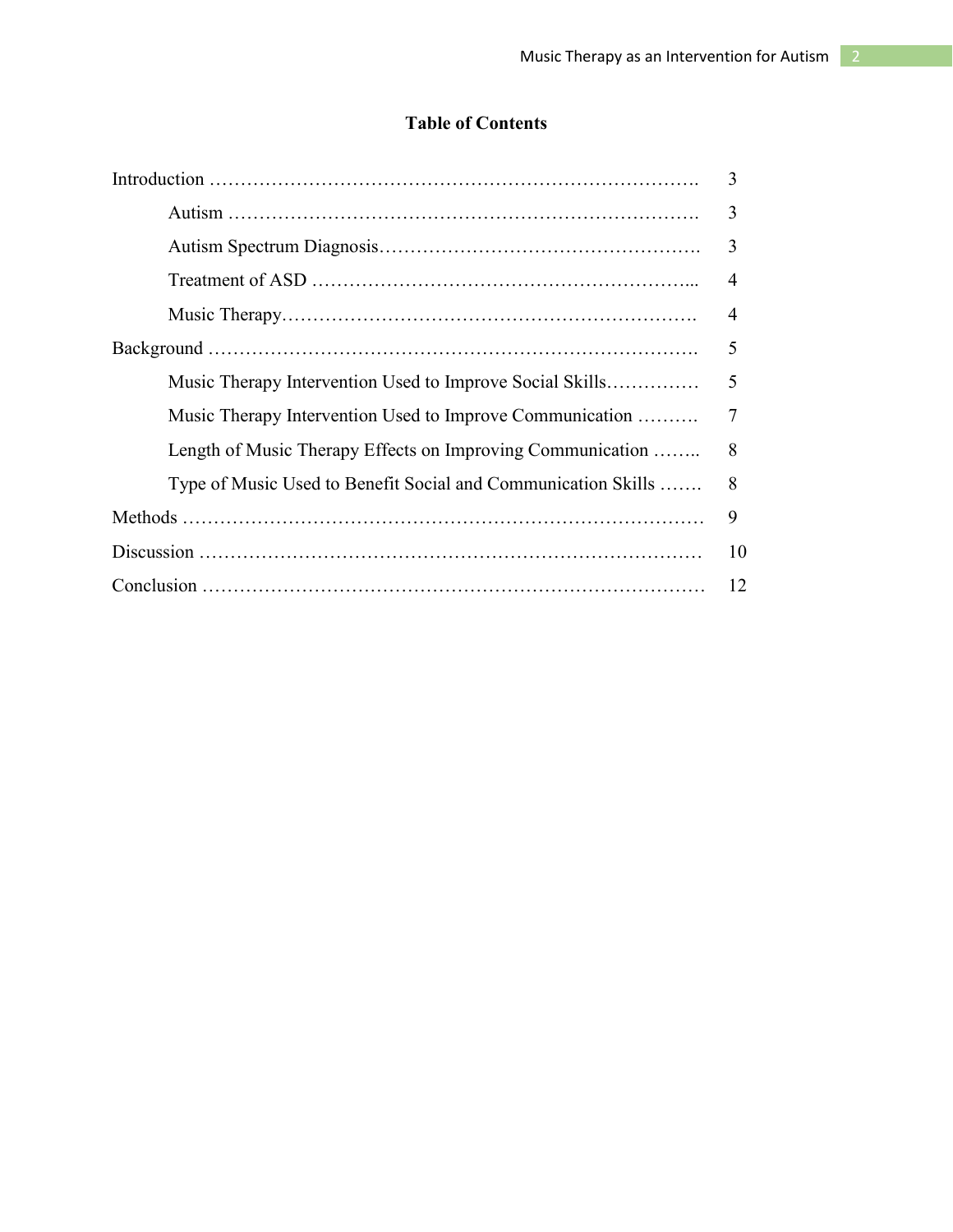#### **Introduction**

Autism, a diagnosis that has skyrocketed and is worrisome to parents, teachers, clinicians and researchers. Over the past four decades, the rate of children suffering from Autism Spectrum Disorder has grown 10 times and is the fastest growing disability in the US.<sup>1,2</sup> Currently, 1 in 68 births are affected by Autism.<sup>1</sup> Due to the high prevalence of this disability, researchers are searching for ways to treat the symptoms of this incurable disorder. Music therapy is gaining popularity as an intervention strategy for children with Autism Spectrum Disorder  $(ASD)$ .<sup>3</sup> This paper will analyze the benefits music therapy has on the improvement of social skills and communication in children with ASD.

#### **Autism**

Autism Spectrum Disorder (ASD) is a prevalent neurodevelopmental disorder that is defined in the Diagnostic and Statistical Manual of Mental Disorders (DSM-V) characterized by "persistent deficits in social communication and social interaction across multiple contexts, including deficits in social reciprocity, nonverbal communicative behaviors used for social interaction, and skills in developing, maintaining, and understanding relationships."2,4 Additionally, patients with autism can present with the following symptoms: little interest in making friends, lack of eye movement, loss of language and repetitive play with select items.<sup>5</sup>

# **Autism Spectrum Disorder Diagnosis**

The diagnosis of Autism Spectrum Disorder is only made after other diseases and disorders are ruled out. Currently, no diagnostic tests are available to diagnose Autism.<sup>5</sup> Autism Spectrum Disorder is diagnosed after concerns of developmental delay are presented to a physician by a concerned parent. After evaluation by a physician a diagnosis is then made by a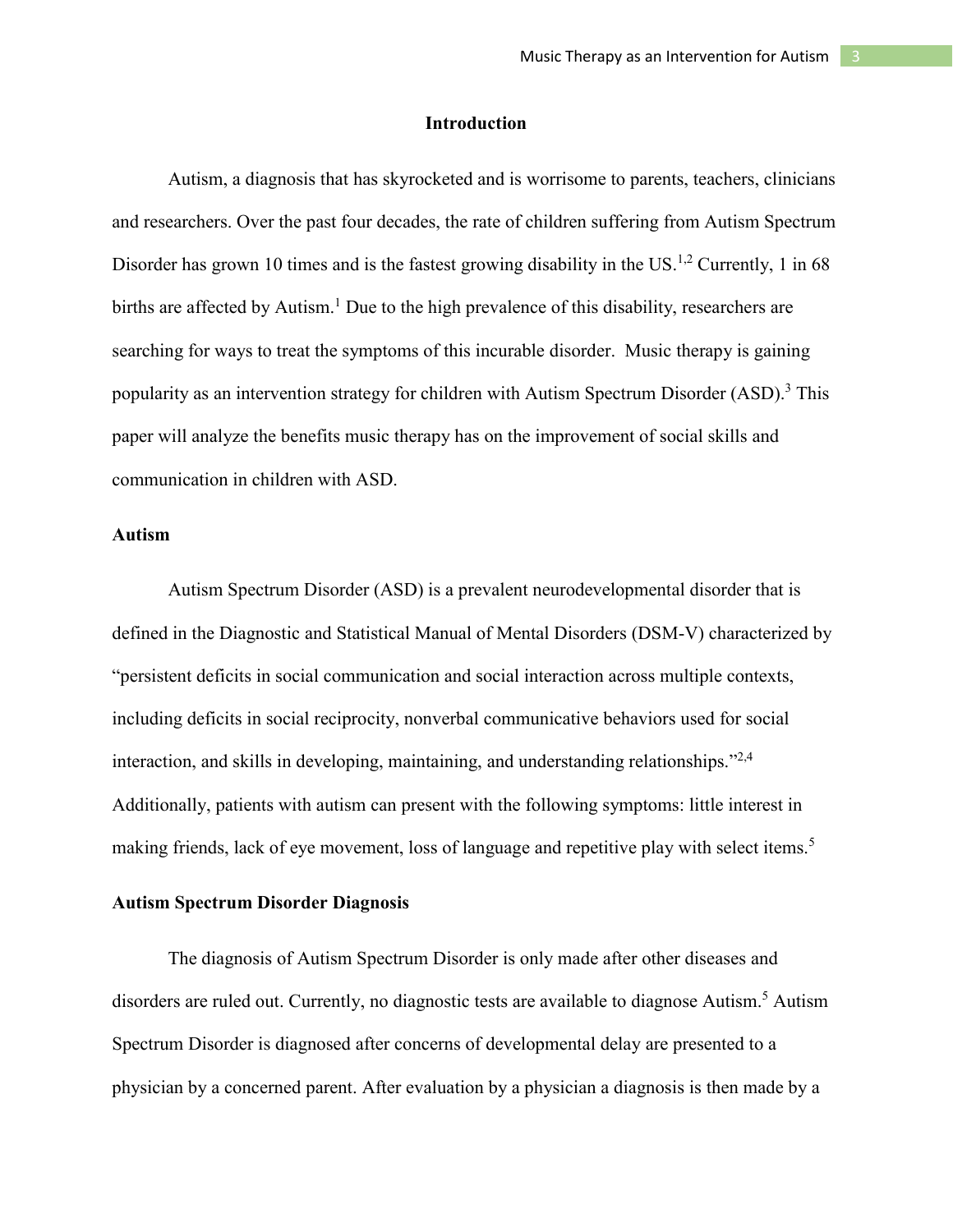specialist using ASD criteria and the symptoms the child presents with.<sup>5</sup> The severity of the disability is dependent on the presenting symptoms at the time of evaluation.<sup>5</sup>

#### **Treatment of Autism Spectrum Disorder**

Treatment of ASD is difficult due to the spectrum nature of the diagnosis.<sup>4</sup> Many treatments are aimed at treating symptoms. These treatments have differing amounts of proof for their safety and efficacy. Treatments can include healthy lifestyle choices, restrictive diets for GI symptoms, applied behavior analysis and parent-implemented training. <sup>6</sup> The only two medications approved by the FDA for the treatment of aggression, tantrums and prevention of self-injury in ASD are Aripiprazole and Risperidone. <sup>6</sup> These medications are reserved for severe symptoms and are linked to the following side effects: weight gain, dyslipidemia, hyperglycemia, sedation and tremors.<sup>6</sup>

#### **Music Therapy**

According to the American Music Therapy Association (AMTA), music therapy is defined as "the clinical and evidence-based use of music interventions to accomplish individualized goals within a therapeutic relationship by a credentialed professional who has completed an approved music therapy program."<sup>3</sup> Enhancement in communication skills is one of the major outcomes of music therapy listed by the AMTA.<sup>3</sup>

Children with ASD have been found to attend more to auditory than visual cues when the auditory stimulus is musical.<sup>3</sup> Research has shown a unique attraction to musical stimuli and enhanced music ability in people with ASD.<sup>4</sup> Due to these attractions and abilities, music has been theorized to promote language development.<sup>3</sup> Additionally, the structure of music provides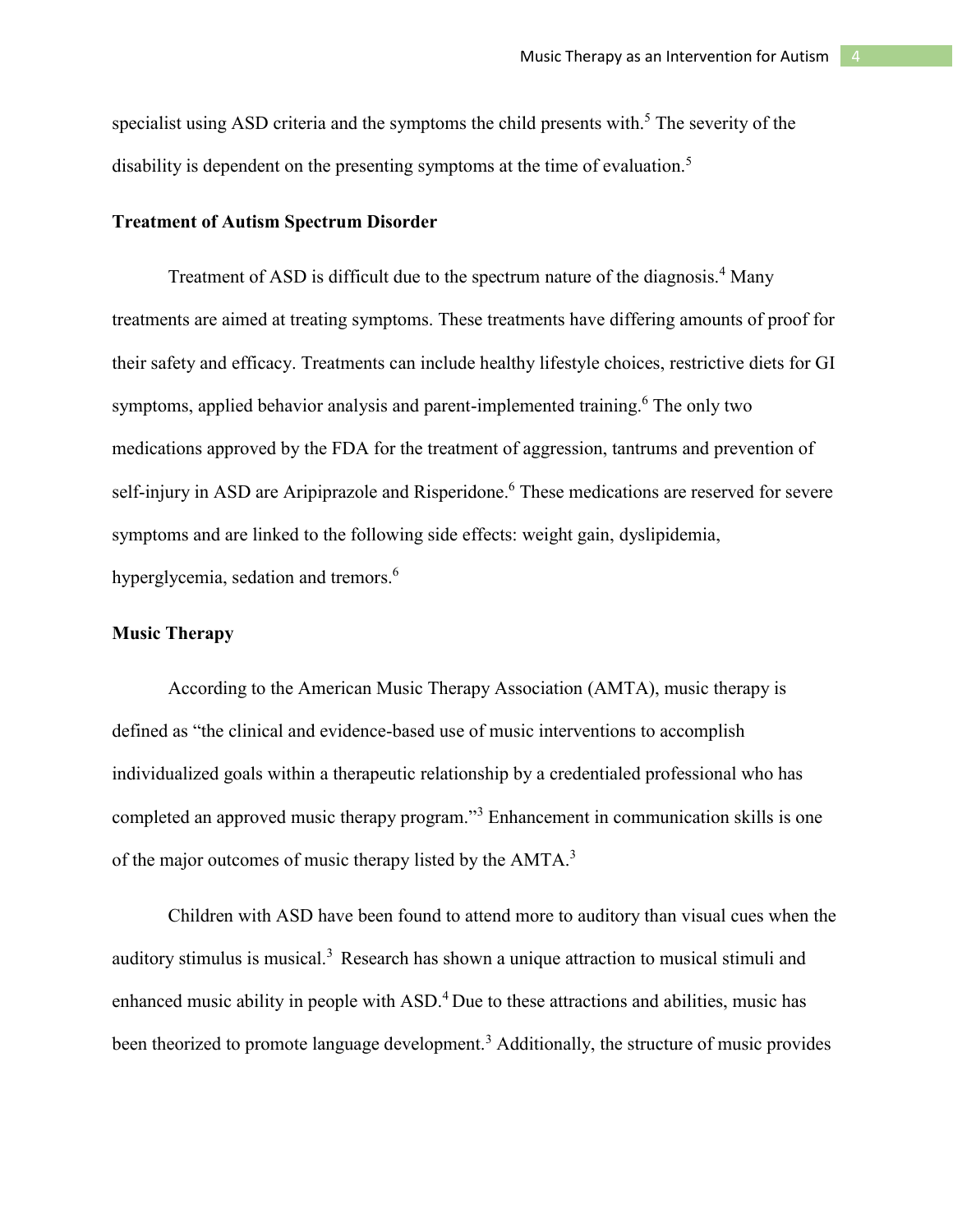cues to help children with ASD to organize, predict, and respond which can help facilitate social interactions and waiting/impulse control.<sup>4</sup>

#### **Background**

#### **Music Therapy Intervention Used to Improve Social Skills**

Children with ASD have varying difficulties with social interaction. These difficulties can include poor social and emotional exchange, turn taking and reduced eye contact during social exchange.<sup>4,7</sup> Various music therapy approaches can help children with ASD improve their social skills. A common theme between approaches is the use of musical stimuli and musical engagement to provide the building blocks for improved socialization.<sup>4</sup> As stated earlier, children with ASD have a different neural organization than others and have stronger activation of specific brain centers when exposed to song.<sup>8</sup> Additionally, children with ASD respond positively and enjoy musical experiences.<sup>2,4</sup> Music therapy interventions improve engagement behavior, emotional engagement, and social interaction.<sup>4</sup>

One music therapy approach called Family-Centered Music Therapy shows that music therapy improves social interactions in children with ASD. This parallel randomized controlled study was implemented in the home of 23 children with severe  $ASD<sup>9</sup>$ . The music therapy was in addition to their early intervention program. One study group had the intervention of music therapy and the other group just the early intervention program. The therapy included the child, a parent and a music therapist. Therapist observational assessments and parental interviews were completed to measure interventional responses in the home and community. The outcomes showed that a Family-Centered Music Therapy program improved social interactions in the home and the community.<sup>9</sup> Improvements in response to others, imitation skills, sharing, co-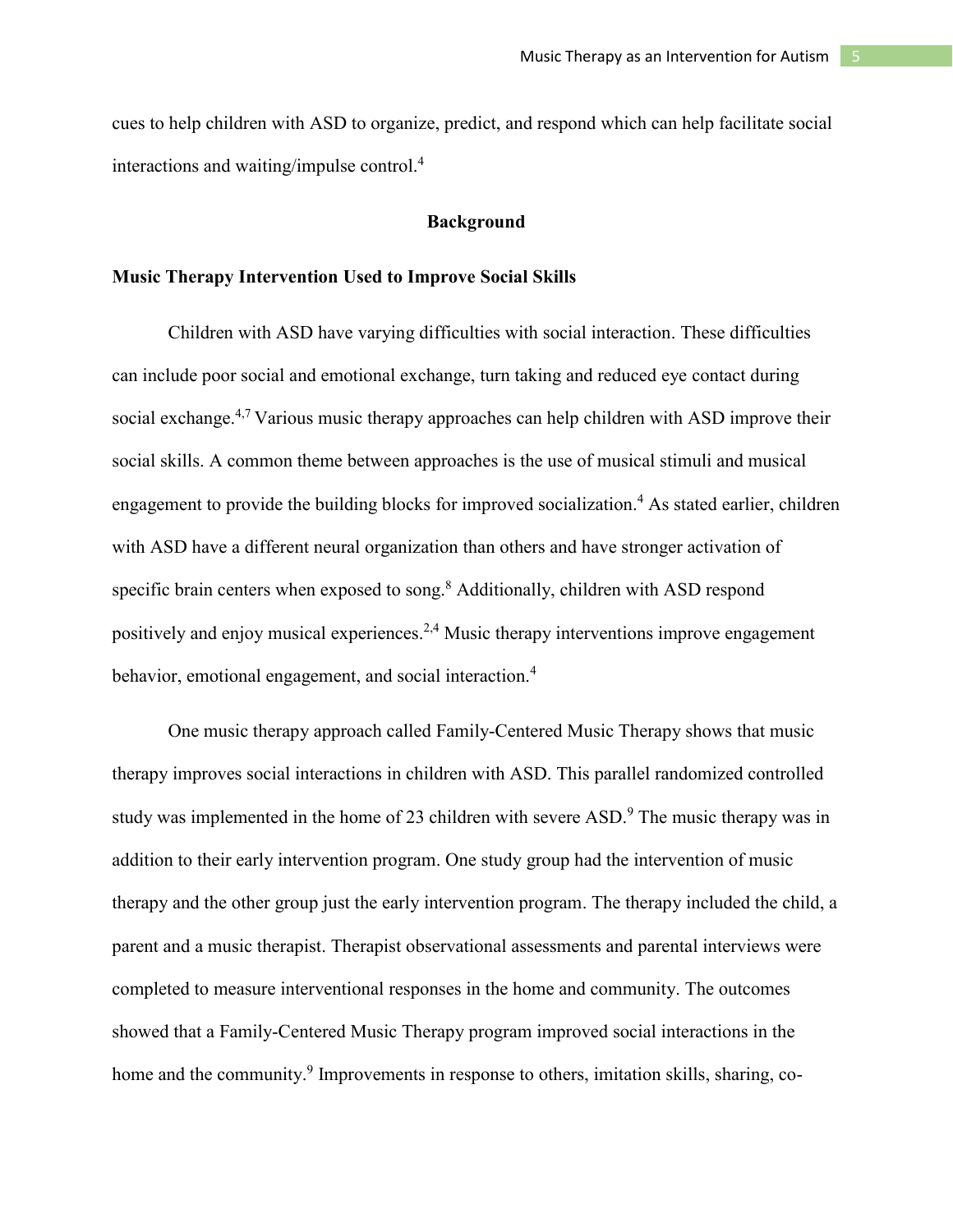operating, and playing with others were noted. <sup>9</sup> Additionally, an improvement in interpersonal engagement was also seen.<sup>9</sup>

Two other studies show that music therapy improves social skills using different musical techniques. The first study, an experimental study, used musical activities based on Orff-Schulwerk where they used music listening, singing of songs and chants, clapping, movement and dancing, special music of Orff-Schulwerk and instrument playing to help improve social skills.2 Results were measured using the Social Skills Rating System Scale for the Parent (SSRS-P). The second study, a review article, reviews music and movement therapies or music-based intervention outcomes to demonstrate the positive impact music therapy has on social skills. Additionally, they reviewed changes in brain imaging studies to support their claims for the use of music-based therapy. <sup>7</sup> Both studies conclude that social skills in children with ASD are improved when music-based therapy is implemented as an intervention.<sup>7,8</sup> Furthermore, both therapies were conducted in a group setting. In these group musical settings, children learn imitation, turn taking, joint attention and empathy from other children. Overtime the child will understand their partner's intentions and emotions.<sup>7</sup>

Lastly, a randomized controlled study by A. Blythe LaGasse, studied the effects of music therapy on children with ASD in the age ranges of 6 to  $9<sup>8</sup>$ . The study looked at joint attention, eye gaze, and communication changes between a group that received music therapy and another group that received traditional group skills training. Twenty-two children engaged in the music therapy intervention for ten, 50- minute sessions over a five-week period.<sup>8</sup> The results were measured using the Social Responsiveness Scale, the Autism Treatment Evaluation Checklist and video analysis of the sessions. $8$  The findings of this study concluded that music therapy improves joint attention with other children and improves eye gaze. $8$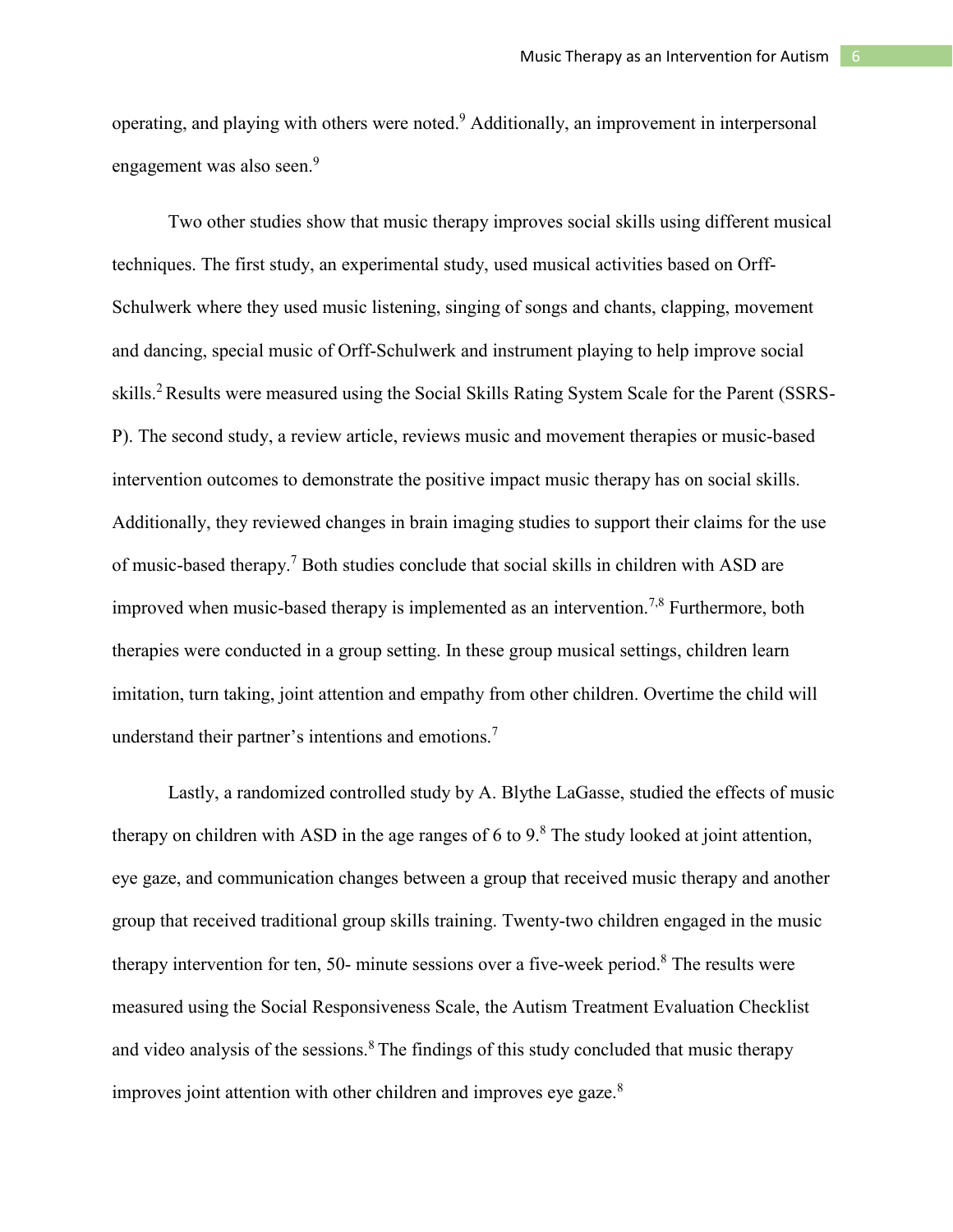#### **Music Therapy Intervention Used to Improve Communication**

With the increasing number of children being diagnosed with Autism, there is an increase in children with speech delays and children that are nonverbal.<sup>10</sup> Music therapy's ability to hold the attention span of children with Autism comes from the patterns of the music and is thought to be the reason for improvement among ASD children.<sup>3</sup> However, studies contradict the benefit of music therapy intervention for the improvement of communication skills.

The use of music therapy to improve communication or to prompt communication in non-verbal autistic children was not found to improve speech over traditional therapies. In a pilot study conducted by Sandiford et al, it was found that the use of Melodic Based Communication Therapy improved the number of verbal attempts faster than that of the normal speech and language therapy offered.<sup>10</sup> However, at the conclusion of the study, it was found that there was no difference in verbal attempts or correct words between the two groups after musical therapy treatment concluded. <sup>10</sup> Nevertheless, the Melodic Based Communication Therapy study did conclude that new words were heard in the home environment by parents and the children had more imitative attempts at speech than the speech and language therapy group.<sup>10</sup> A randomized controlled trial conducted by A. Blythe LaGasse, as mentioned above, also found no improvement in initiating or responding to communication within the music therapy treatment group.8

In contrast to the studies that discounted the use of music therapy for improved communication, two studies, a Cochrane Review and a narrative review, both concluded that there were positive improvements in communication. The Cochrane Review stated there were "small to moderate effect sizes result for the primary outcome of verbal communicative skills."<sup>11</sup> The Narrative Review conducted by Simpson and Keen found that in music therapies where the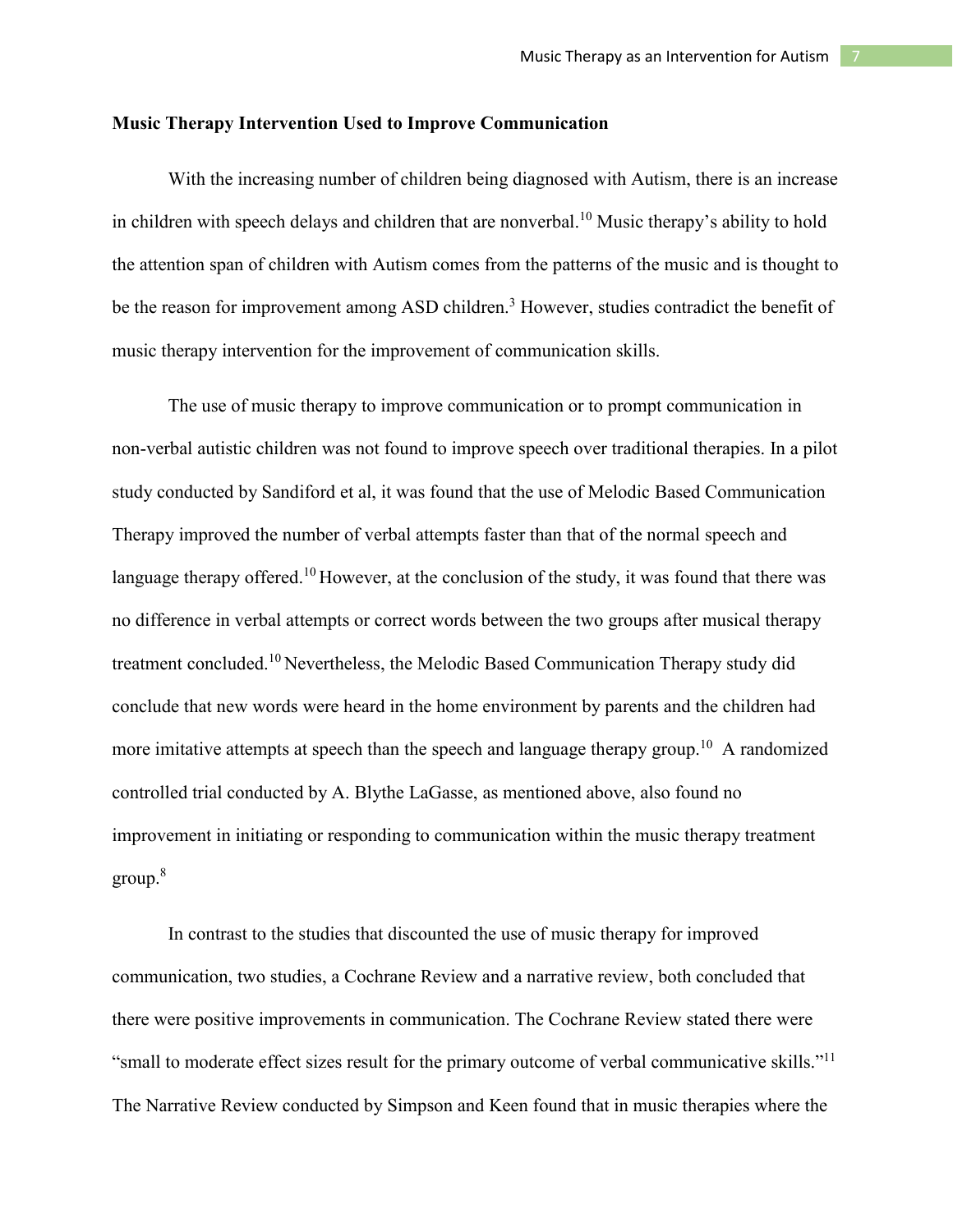words were sung or used within a song, those words were correctly imitated and the child was more attentive during music.<sup>12</sup> Additionally, they found that the use of improvisational music therapy increased musical and nonmusical communicative behaviors.<sup>12</sup>

#### **Length of Music Therapy Effects on Improving Communication Skills**

The amount of time exposed to a music therapy program also seems to play a role in the success of improved communication skills in children with ASD. Research has found that prolonged music training not only improves musical perception but also speech perception and expressive/receptive language.<sup>7</sup> In a study using *Voices Together*, a music-based classroombased intervention used for improving communication, two groups of autistic children were exposed to the music therapy intervention.<sup>3</sup> One group received 7 weeks of therapy and the other group 15 weeks. At the conclusion of the study, improved verbal responses exhibited positive results in the therapy group where 8 more weeks of therapy was administered.<sup>3</sup> "Preliminary findings suggest that music therapy delivered in a classroom setting in 45-minute weekly sessions for 15 weeks can promote improvements in verbal responsiveness among individuals with autism."<sup>3</sup> "Due to introductory nature of this finding, more research is needed on classroombased music therapy and on the intervention time benefit of music therapy."<sup>3</sup>

# **Type of Music Used to Benefit Social and Communication Skills**

In addition to multiple music therapy programs that improve social and communication skills in children with Autism Spectrum Disorder, the rhythm/melody of the music used during the therapy also plays a role in their improvement. Due to the neural differences mentioned earlier in this paper, children with autism have difficulty recognizing emotions conveyed through speech.<sup>7</sup> However, they can recognize these emotions through music.<sup>7</sup> Anger, happiness, sadness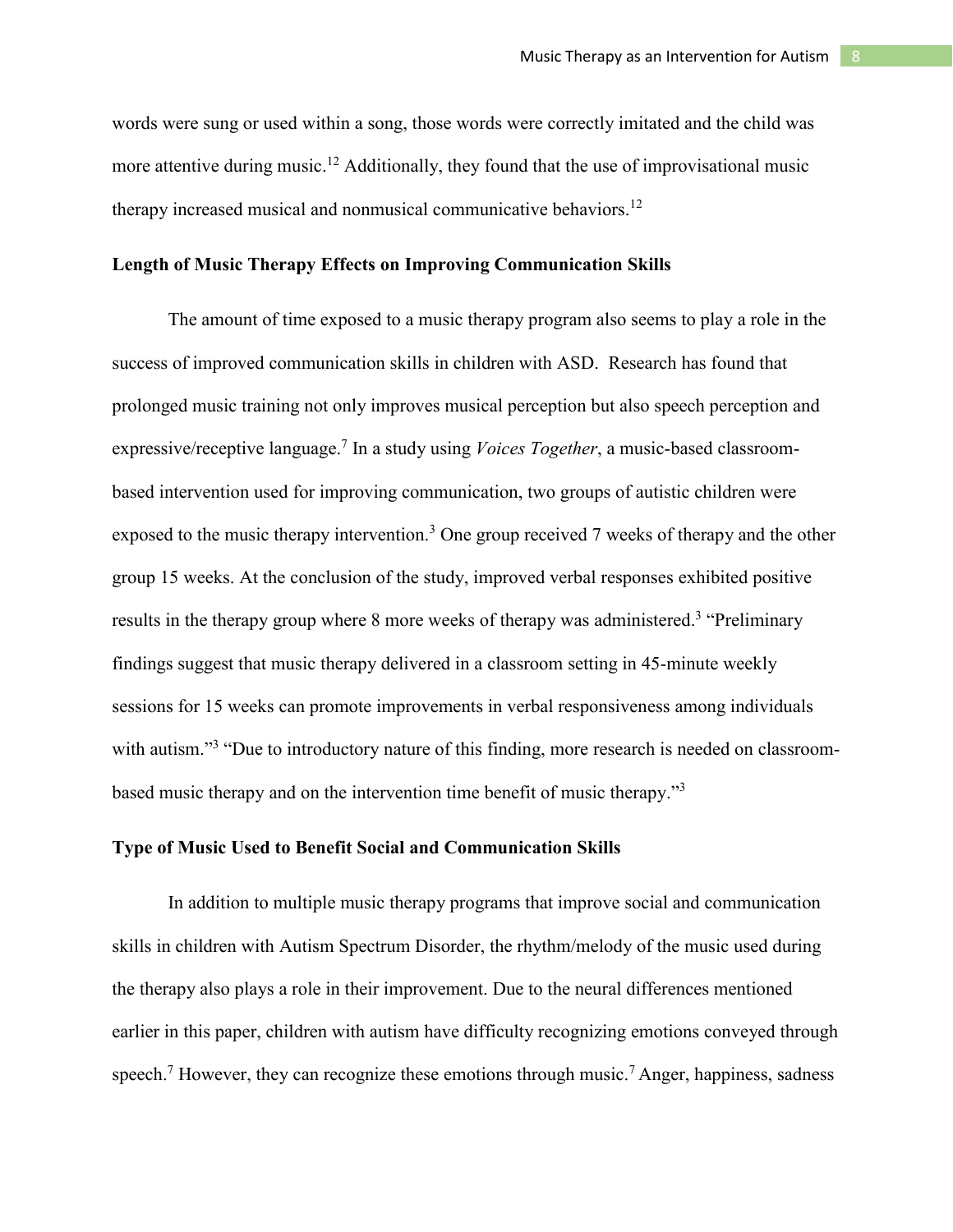and fear can all be communicated through the music's tempo and/or sound level which can then facilitate social connections with others.<sup>7</sup>

The concept that a particular rhythm or song can improve social or communications skills can be seen in a study that looks at the intervention of *Voices Together*. In this study three songs were used to elicit improved verbal responses.<sup>3</sup> However, when the data was analyzed it was found that only two of the three songs actually showed significant improvement in the level of response.<sup>3</sup> The third song, topic song, did not show improvements in either test group.<sup>3</sup> The researcher suggests the lack of response to this song was due to the difference in musical pattern compared to the other two songs that showed improvement.3

Two types of music therapy approaches are used for language improvement and social engagement. "Auditory Motor Mapping Training improves word articulation by training an association between self-produced sounds and auditory-motor mapping."<sup>7</sup> Research has shown that non-verbal children with ASD showed an improved ability to make words and phrases following 8 weeks of this type of therapy.<sup>7</sup> The second type of music therapy is called Improvisation Music Therapy. This approach is individualized to enable social engagement and verbal/nonverbal communication.<sup>7</sup> This approach was documented in a review article by Simpson and Keen where improvisation music therapy technique was seen to increase musical and non-musical communicative behaviors in children ages 6-9.12

#### **Methods**

A thorough search of PubMed was completed between the dates of May eighth through June eighth to gather research for this paper. Keywords that were used as search criteria are as follows: 'Autism', 'music therapy', 'music therapy and social skills', 'Autism treatment music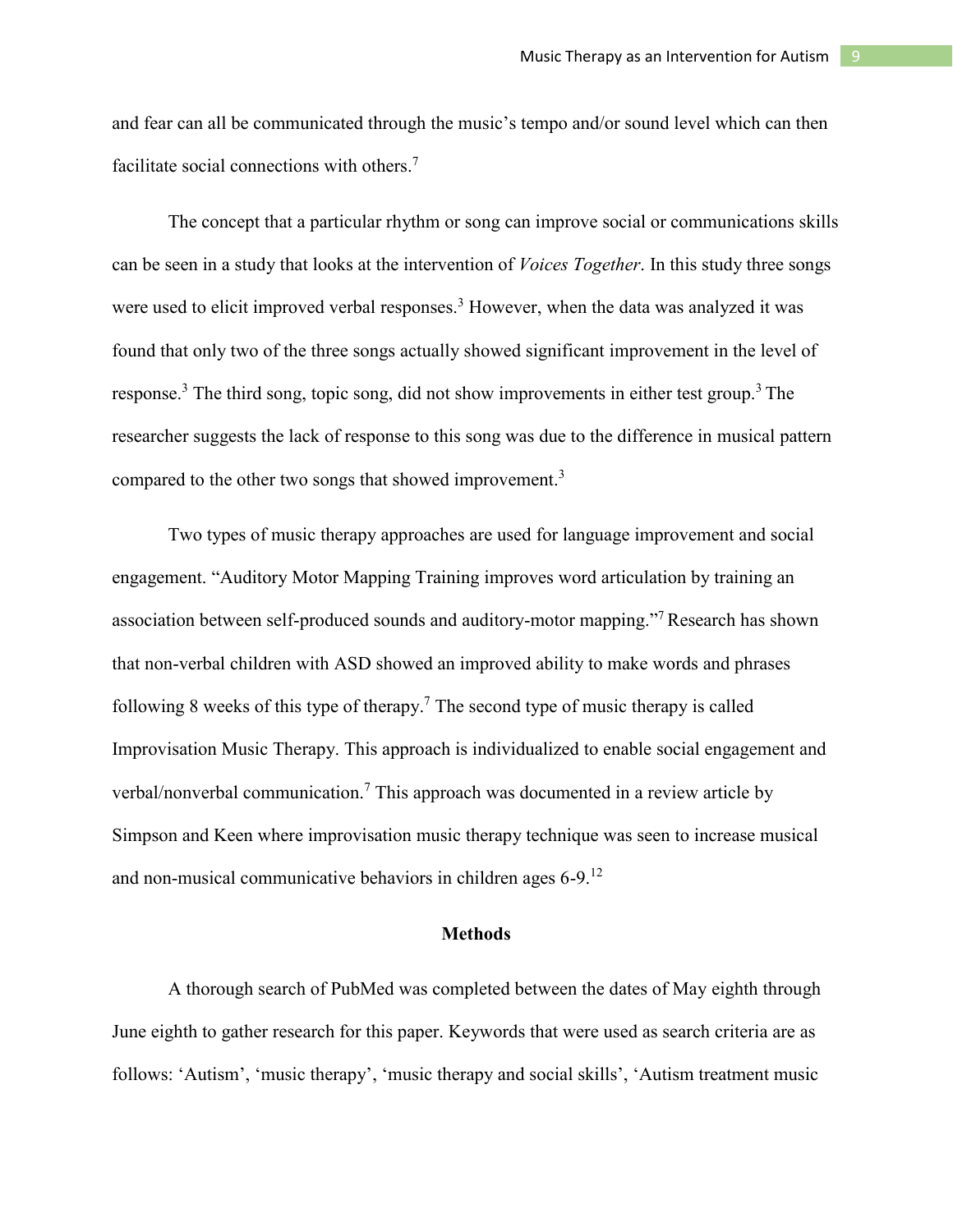therapy' and 'Autism communication music therapy'. Articles were included if they met the following criteria: (1) Articles were published within the past 6 years, (2) Included studies of music therapy and its benefits, (3) Included background information on what music therapy is and what autism is, (4) Articles that were peer reviewed articles, randomized controlled trials, or meta-analyses. Once articles were selected from inclusion criteria, the abstracts were then read. The articles that met the criteria were read and analyzed in their entirety for selection. Finally, articles were chosen for inclusion in this paper.

# **Discussion**

The goal of this research was to analyze the positive effects that music therapy has on the treatment of social skills and communication in children affected by Autism Spectrum Disorder. The research shows that many different types of music therapy programs do provide improvement for social skills which include improvement in eye gaze, joint attention, sharing, turn-taking and interpersonal engagement. However, research also showed contradictory evidence on whether music therapy provides improvements in communication which can be described as word imitation, verbal attempts, increased ability to make words and phrases, improvement in verbal responses and speech. Even though these results can be considered positive, we must step back and look at the sample sizes of these studies. The sample sizes for the study groups were small.<sup>2,8,19,10,11</sup> This could influence the statistical significance of the results reported. To strengthen these studies, more randomized controlled trials targeting each group of autism (mild, moderate and severe diagnosis) needs to be performed with a larger sample size. In addition, each music therapy program should also be assessed in randomized controlled trials to determine which program has the best benefit for the improvement of social skills and communication in these children. Furthermore, ages of participants were usually less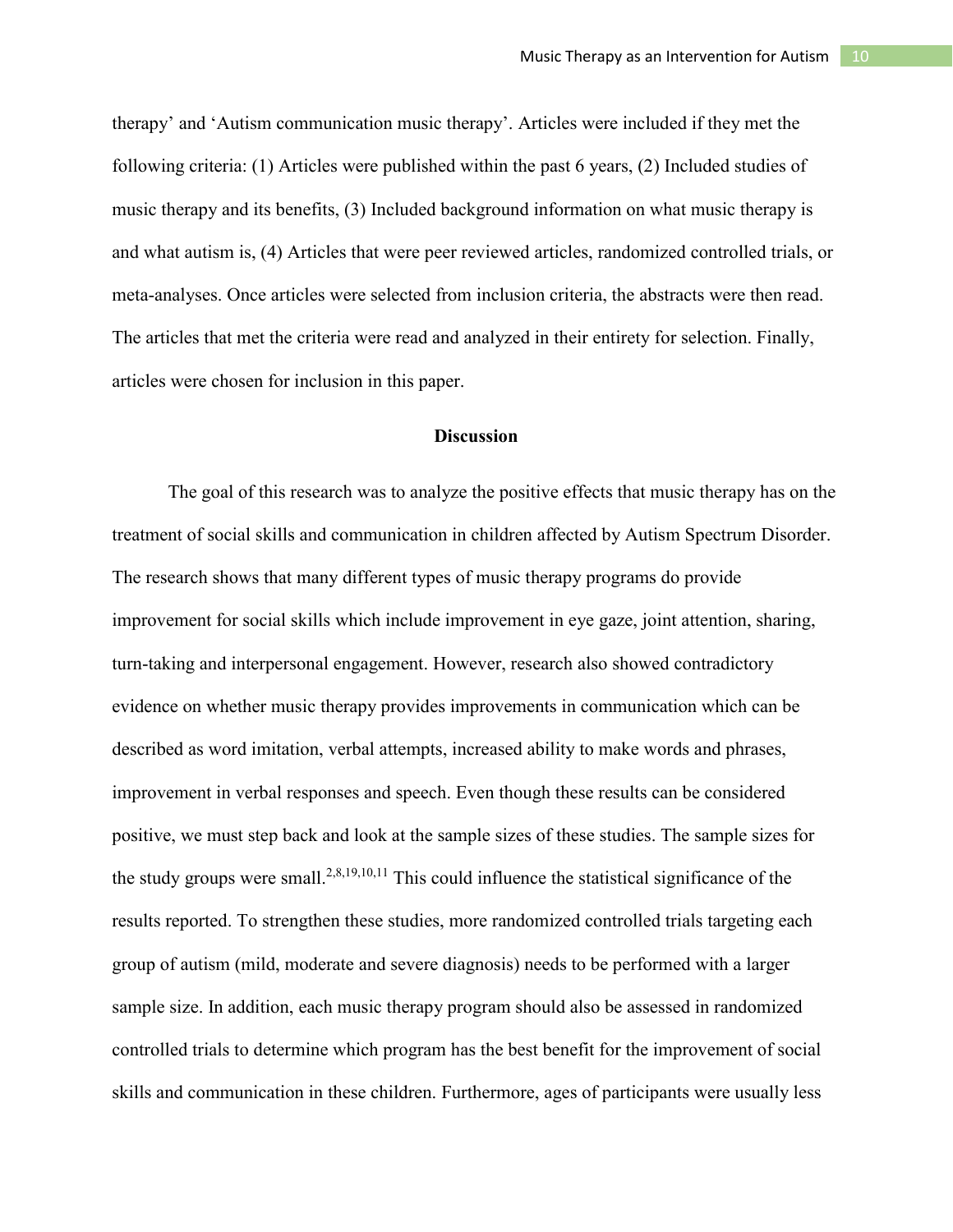than nine years of age and in this research no children were in the adolescent age range.<sup>12</sup> If we say that music therapy is beneficial for the improvement of social skills and communication, we should also include adolescents to see if music therapy improves their communication and social skills as well. Otherwise, we could only conclude that music therapy is beneficial in children. Further research should explore the use of a wide age range of children to assess the benefits of music therapy across the developmental span.

Further development is also needed in the use of assessment tools to identify improvement in the areas of social skills and communication.<sup>7</sup> There were a wide array of assessment tools used to measure improvement in these children. Most of the assessment tools were surveys/checklists that were conducted by the parents of the children or the therapist/teacher. These types of measurement tools may not accurately show changes that are occurring within the music intervention.<sup>4</sup> In other studies, social skills such as eye gaze and joint attention were assessed using video recordings taken during the therapy session. Only one study talked about music related assessment techniques which included the Music-based Autism Diagnostics and Individual Music-Centered Assessment Profile for Neurodevelopmental Disorders.<sup>4</sup> I feel it is important to develop more concrete assessment techniques to be able to measure social and communication skills. One study mentioned they paid some of the teacher's money to fill out the evaluation survey.<sup>3</sup> This type of compensation could lead to falsifying evaluations. In addition, if the parent is filling out the survey, they may want the child to look like they are progressing in the music therapy program and may not be completely truthful in their answers leading to unintentional bias. <sup>4</sup> Inaccurate survey responses could lead to research results that are not accurate. By developing more concrete and consistent assessment techniques across the music therapy profession, the research results would be stronger.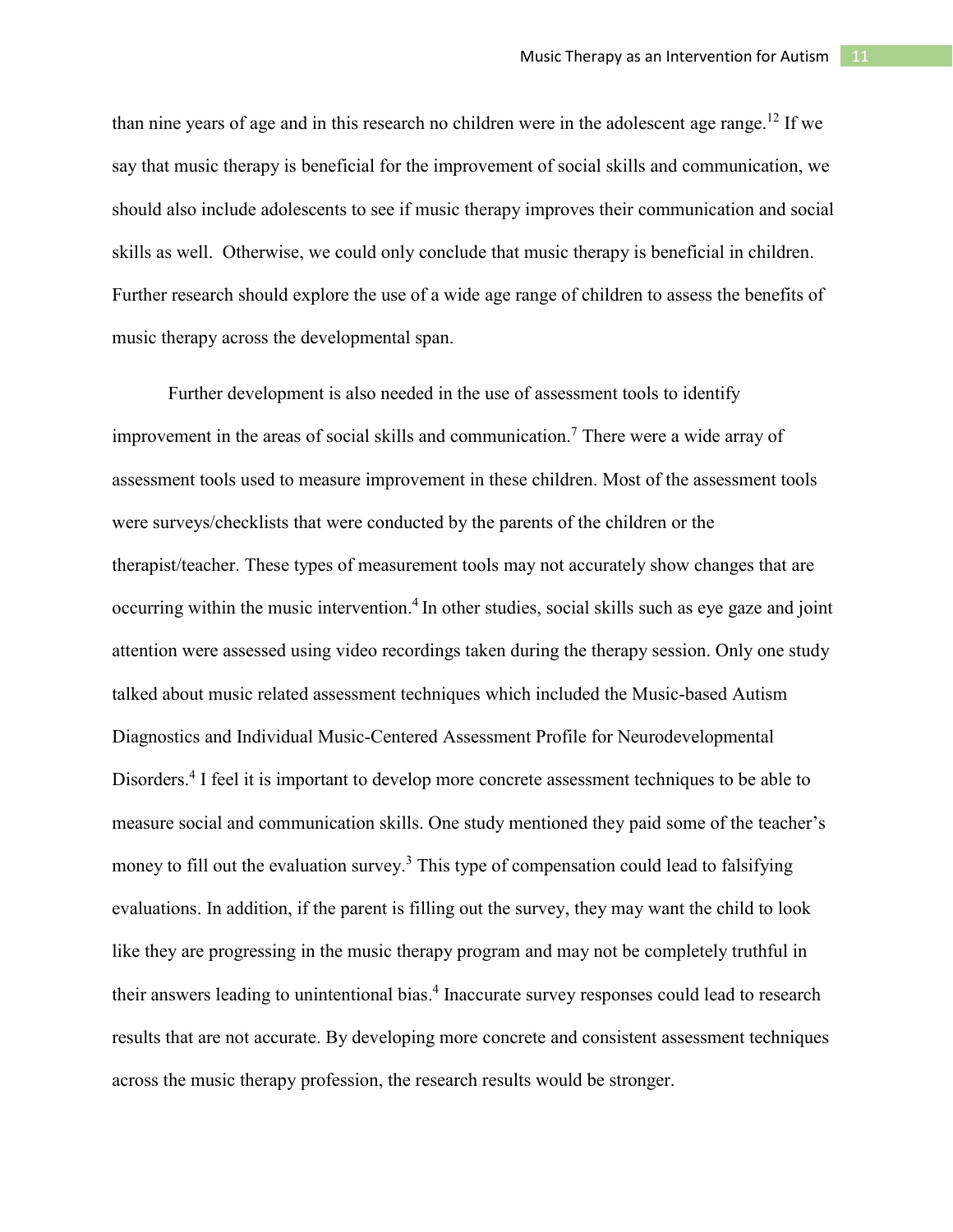It is also important to look at the benefits of how long the music therapy program is administered. Throughout the research there were large time range differences between studies. Only one study talked about the effect the length of the program had on the children. Longer therapy duration seems to have better outcomes than shorter therapy.<sup>3</sup> In this study, they found that the 15-week music therapy group had improved communicative response compared to the group only receiving 7 weeks of therapy.<sup>3</sup> This should be an area of focus in further randomized controlled trials. Additionally, there should be studies conducted at time intervals after the end of therapy to see if children maintain, improve or regress in their social skills or communication.

Lastly, not all studies mentioned the level of severity of autism diagnosis in their study design. A few of the studies looked at those diagnosed with severe ASD and others looked at moderate and mild diagnoses. The research shows that children diagnosed with mild or moderate ASD responded to therapies for communication and social skills. However, children diagnosed with severe ASD did not improve in communication with music therapy intervention. This brings up the question, is there a point in ASD severity where music therapy will not work or will be less effective? This also brings up the idea that music therapy may not be the actual variable that is causing the positive affects seen in this research. Some of the articles that were reviewed added music therapy on top of traditional speech and social/play therapies. Could there be another variable that is producing the positive effects seen in this research? Further research should be done to address these issues.

# **Conclusion**

Music therapy may improve communication and social skills in children affected by Autism Spectrum disorder. The current research does show some positive outcomes with the use of music therapy as an intervention. However, while music therapy does show promise, I don't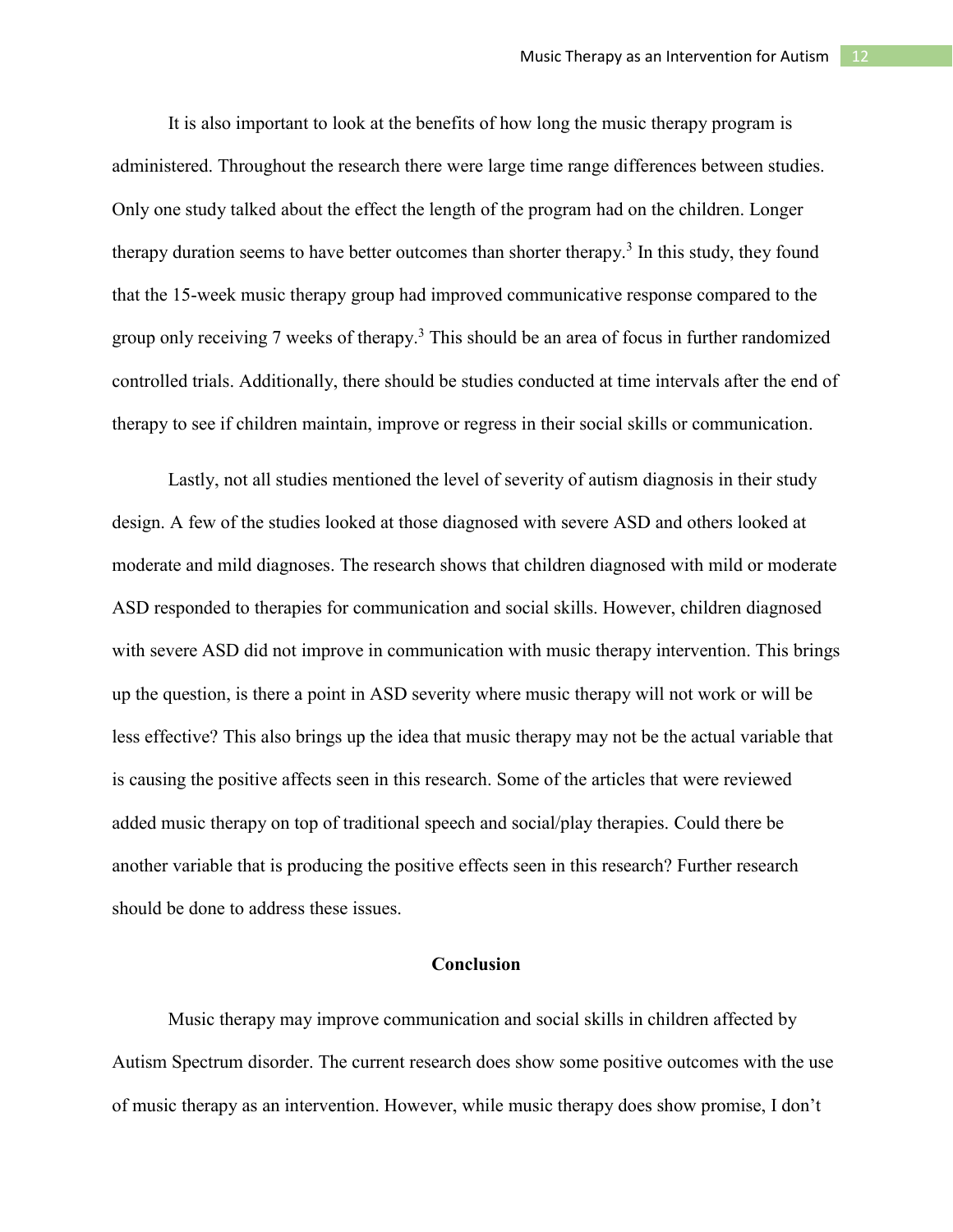believe that we can for certain say that music therapy is causing the change in these children. It is seen that children have a positive reaction to music so I don't see the harm in using music therapy. Music therapy does not have any ill side effects like some of the mediations used to treat symptoms, so I think it is acceptable to try music therapy as the research is showing that some children are seeing a benefit. Nevertheless, more research needs to be done to conclude that music therapy in fact does provide improvement in these areas. Research should be focused in the areas of specific autism spectrum disorder diagnosis with larger age ranges among participants, larger randomized controlled trials, longer duration of time children are exposed to the therapy, focusing on specific types of therapy songs/programs and lastly, more concrete and consistent assessment techniques need to be used to assess the improvement of children in music therapy programs.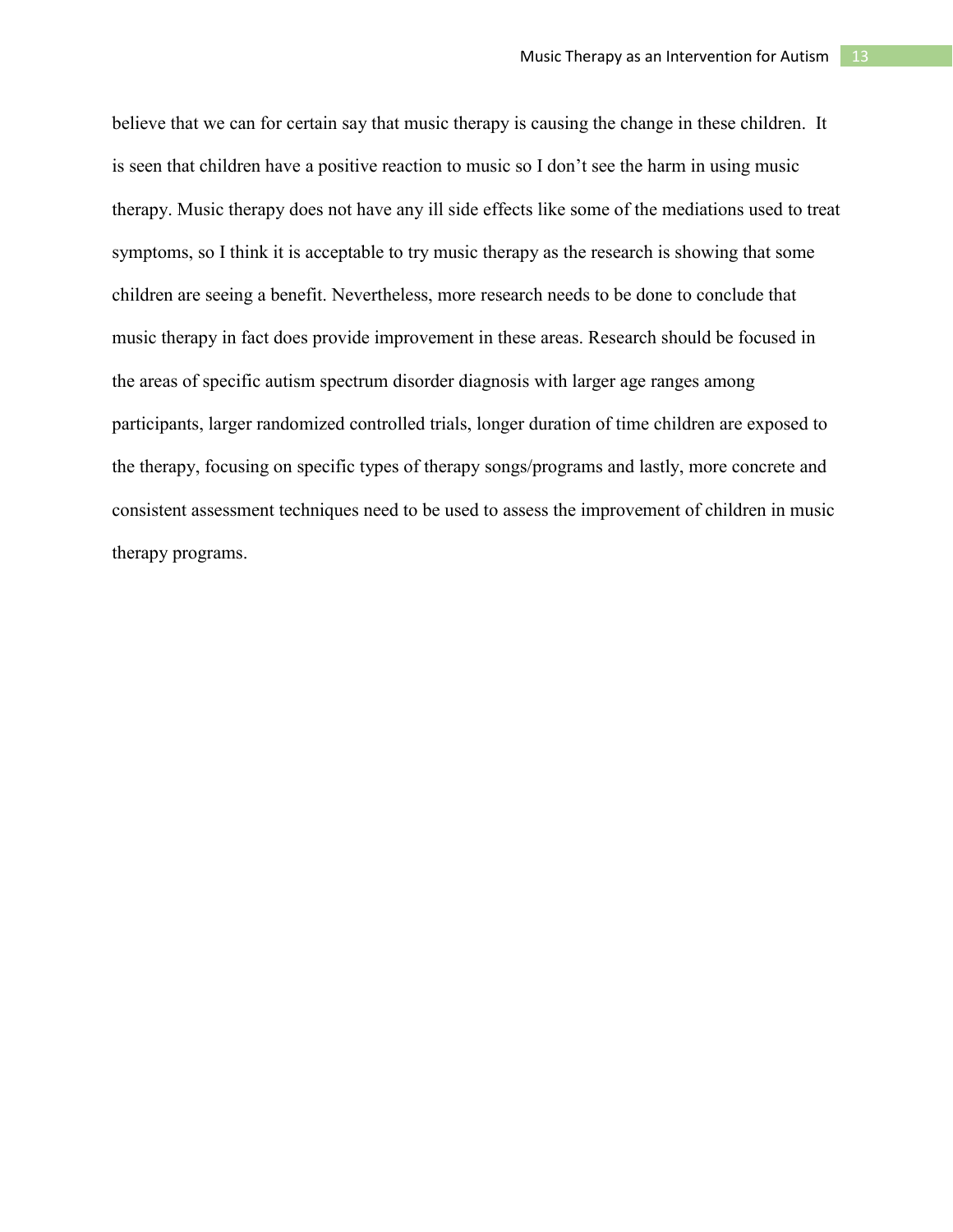# Reference List

1. Facts and Statistics. Autism Society. http://www.autism-society.org/what-is/facts-andstatistics/. Updated August 26, 2015. Accessed May 25, 2017.

2. Ghasemtabar SN, Hosseini M, Fayyaz I, Arab S, Naghashian H, Poudineh Z. Music therapy: An effective approach in improving social skills of children with autism. *Advanced Biomedical Research*. 2015;4:157. doi:10.4103/2277-9175.161584.

3. Mendelson J, White Y, Hans L, et al. A Preliminary Investigation of a Specialized Music Therapy Model for Children with Disabilities Delivered in a Classroom Setting. *Autism Research and Treatment*. 2016;2016:1284790. doi:10.1155/2016/1284790.

4. LaGasse AB. Social outcome in children with autism spectrum disorder: A review of music therapy outcomes. *Patient Related Outcome Measures*. 2017;8:23-32

5. Facts about Autism. National Autism Center. http://www.nationalautismcenter.org/autism/. Accessed May 25, 2017.

6. Klein N, Kemper K. Integrative approaches to caring for children with autism. *Current Problems in Pediatric and Adolescent Health Care*. 2016;46(6):195-201.

7. Srinivasan SM, Bhat AN. A review of "music and movement" therapies for children with autism: embodied interventions for multisystem development. *Frontiers in Integrative Neuroscience*. 2013;7:22. doi:10.3389/fnint.2013.00022.

8. LaGasse AB. Effects of a Music Therapy Group Intervention on Enhancing Social Skills in Children with Autism. *Journal of Music Therapy*. 2014;51(3):250-275.

9. Thompson G, McFerran K, Gold C. Family-centered music therapy to promote social engagement in young children with severe autism spectrum disorder: A randomized controlled study. *Child: Care, Health Development*. 2014;40(6):840-852.

10. Sandiford G, Mainess K, Daher N. A pilot study on the efficacy of melodic based communication therapy for eliciting speech in nonverbal children with autism. *Journal of Autism Developmental Disorders*. 2013;43(6):1298-1307.

11. Geretsegger M, Elefant C, Mossler KA, Gold C. Music therapy for people with autism spectrum disorder. *The Cochrane Database of Systematic Reviews*. 2014;6:1-63.

12. Simpson K, Keen D. Music Interventions for Children with Autism: Narrative Review of the Literature. *Journal of Autism Developmental Disorders*. 2011;41:1507-1514.